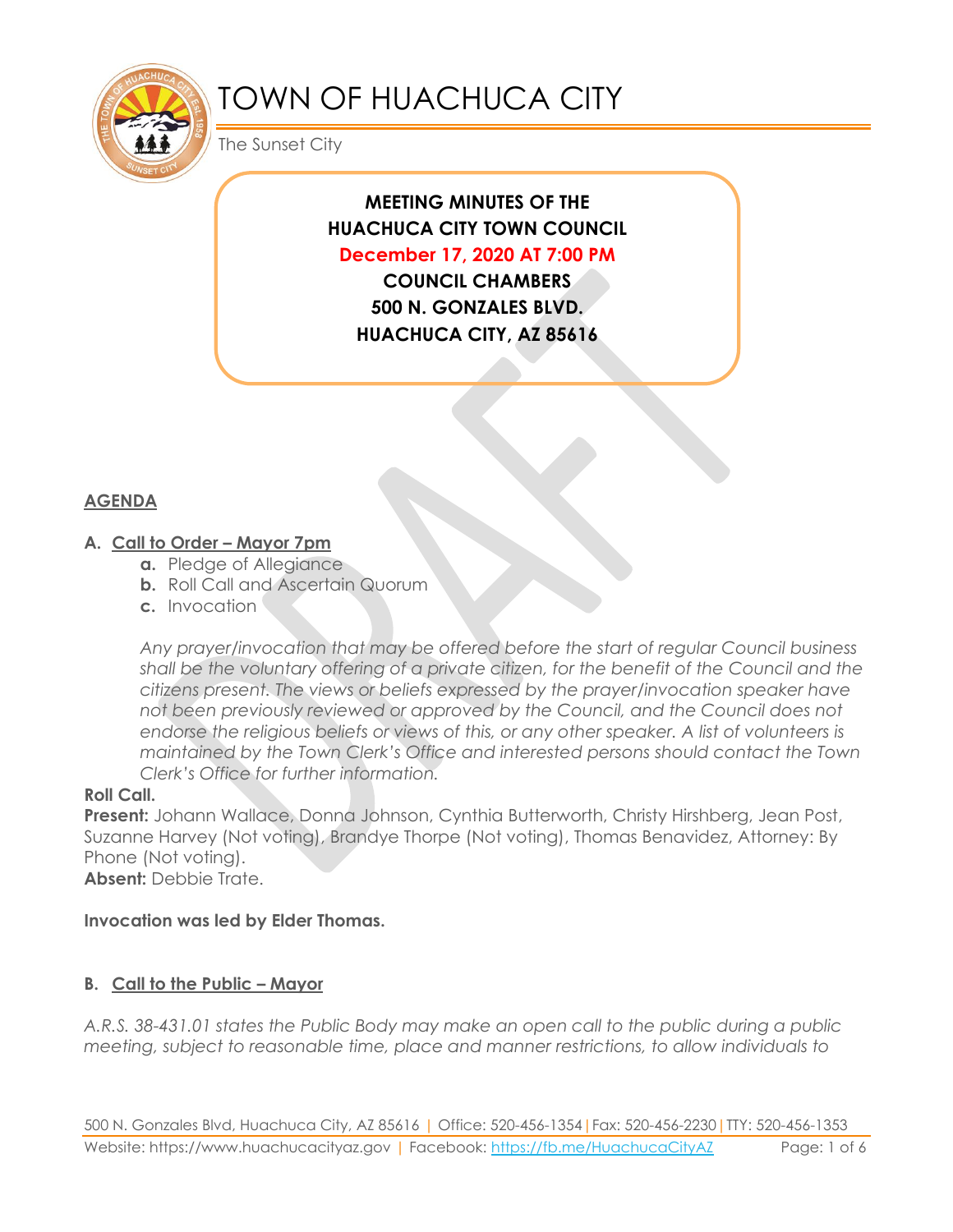*address the public body on any issue within the jurisdiction of the Public Body. At the conclusion of an open call to the public, individual members of the Public Body may respond to criticism made by those who have addressed the Public Body, may ask staff to review a matter or may ask that a matter be put on a future agenda. However, members of the Public Body shall not discuss or take legal action on matters raised during an open call to the public unless the matters are properly noticed for discussion and legal action.*

# **C***.* **Consent Agenda - Mayor**

*All items listed in the Consent Agenda are considered routine matters and will be enacted by one motion of the Council. There will be no separate discussion of these items unless a Member of the Town Council requests that an item or items be removed for discussion. Council Members may ask questions without removal of the item from the Consent Agenda. Items removed from the Consent Agenda are considered in their normal sequence as listed on the agenda, unless called out of sequence.*

- **C.1** Consider approval of the minutes of the Regular Council meeting held on December 03, 2020, and the Work Session held on December 03, 2020.
- **C.2** Consider approval of the Payment Approval Report.

**Motion:** Consent Agenda, **Action:** Open for Discussion and/or Action, **Moved by** Johann Wallace, **Seconded by** Christy Hirshberg.

**Motion:** Items on the Consent Agenda, **Action:** Approve, **Moved by** Johann Wallace, **Seconded by** Donna Johnson. Motion passed unanimously.

# **D.** Unfinished Business before the Council – Mayor

*Public comment will be taken at the beginning of each agenda item, after the subject has been announced by the Mayor and explained by staff. Any citizen, who wishes, may speak one time for five minutes on each agenda item before or after Council discussion. Questions from Council Members, however, may be directed to staff or a member of the public through the Mayor at any time.*

# **E. New Business Before Council - Mayor**

*Public comment will be taken at the beginning of each agenda item, after the subject has been announced by the Mayor and explained by staff. Any citizen, who wishes, may speak one time for five minutes on each agenda item before or after Council discussion. Questions from Council Members, however, may be directed to staff or a member of the public through the Mayor at any time.*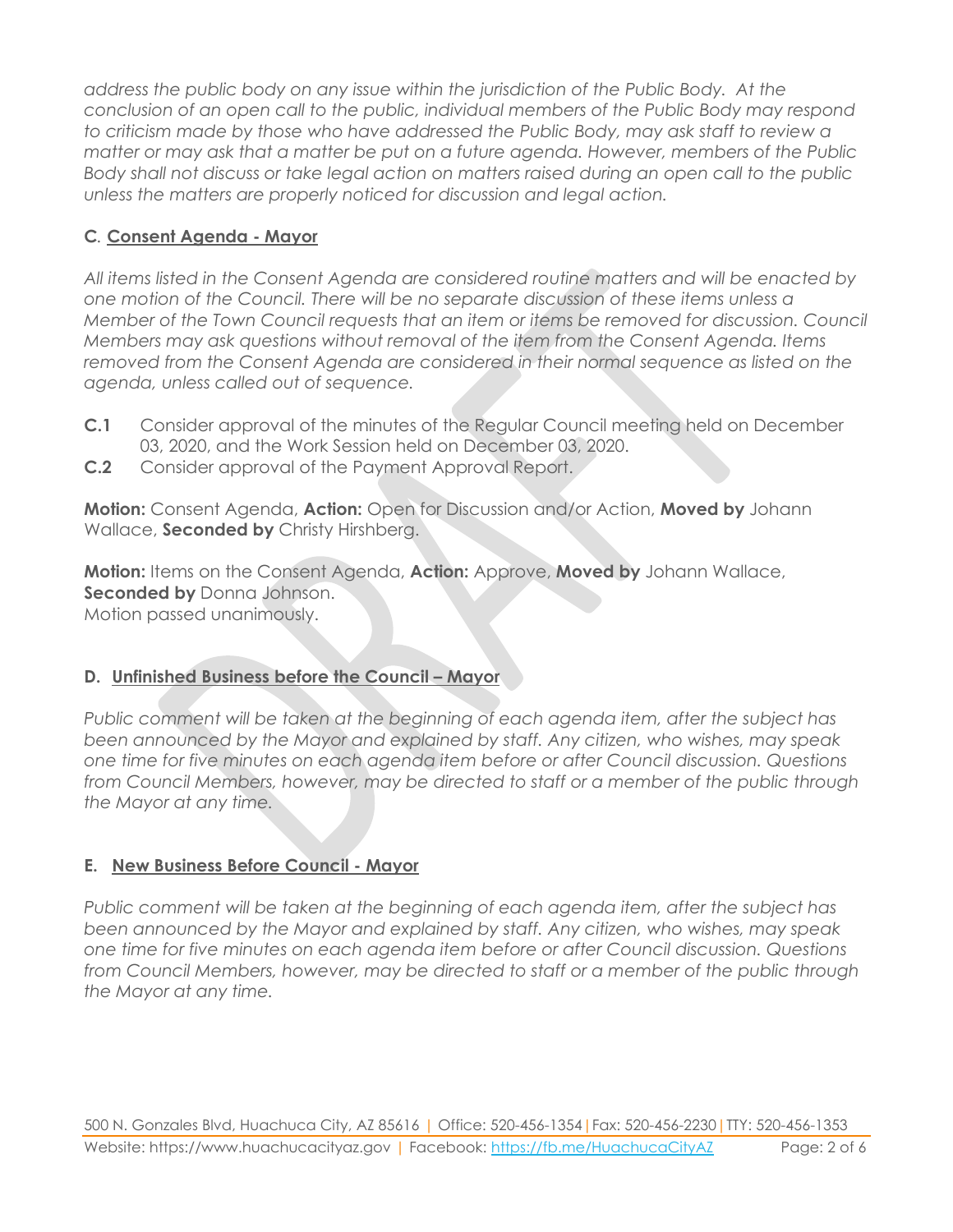**E.1 Discussion and or/Action [Spencer Forsberg]:** Mr. Forsberg will review the Town's finances for the months of October and November.

**Motion:** Item E.1, **Action:** Open for Discussion and/or Action, **Moved by** Johann Wallace, **Seconded by Cynthia Butterworth.** 

Mr. Forsberg: We have October's numbers, for November we are waiting on bank statements so we don't have this ready. October still has a few outstanding items. There are some issues that we are working out. We are still getting some issues squared away. There was an invoice that we did find today and has been paid but was coded wrong. Another issue is payroll taxes, they are not matching up. The revenue for October is here, we had some surplus sales. There was the dump truck that was the big one at \$46,000.00. We also received our annual tower lease payment, which was \$62,000.00. We are still behind on what our budget would reflect on revenue. We have \$257,000.00 of revenue for October. Total expenses were: \$164,000.00. We were in the black by \$92,000.00. The Water fund was in the black by \$10,840.00. The Sewer was in the red by \$1,000.00 and I haven't had a chance to look into that and see what caused it. Garbage fund had sales of \$12,039 and \$0 expenses. We identified what I looks like in the system that it will line up with just a little bit of revenue. This goes back to earlier and the wrong coding. Landfill fund had a good solid month with \$19,000.00 in the black. Outside of the Garbage fund PO issues, the Audit has some outstanding items that Suzanne has been working with the auditors on. We are hoping to wrap up the Audit sometime soon. A little more forensic accounting will be happening in the next several weeks as the three of us go through the office to see what PO's have been paid and what is still outstanding.

Manager Harvey: On the positive side, a lot of what we are seeing is that these things are being paid late, but they are being paid. We are going to catch up and then we will have a more accurate picture of where we are. Sometimes things were being coded to the wrong place and once we can discover that and correct it we will be better able to see where we are.

Mayor Wallace: I just want to say, I'm afraid of what I don't know. What hasn't been paid. If it's in here, we are accounting for it, it just may not be in the right spot. It's what is stacked in that office that we don't know if it's been paid or not. That Sewer thing that you mentioned is very alarming to me because I am not aware of any major repairs or expenses for that fund. The only way that could have happened is things being charged and coded to the wrong account.

**E.2 Discussion and/or Action [Manager Harvey]:** Manager Harvey will recommend a temporary increase in pay for Town Clerk Thorpe, while she performs duties of the finance clerk position.

**Motion:** Item E.2, **Action:** Open for Discussion and/or Action, **Moved by** Johann Wallace, **Seconded by** Donna Johnson.

Manager Harvey: This is a lot of work and if you have stopped in the past few days you have seen the amount of paperwork that we are dealing with. Brandye is taking on the bulk of the work and I don't think that it is fair for her to continue to do that at her rate of pay, which is for the Town Clerk. In the past we have given temporary raises to people who were doing more than one job and I think it would be appropriate to do that in this case. Mayor Wallace: What is your recommendation?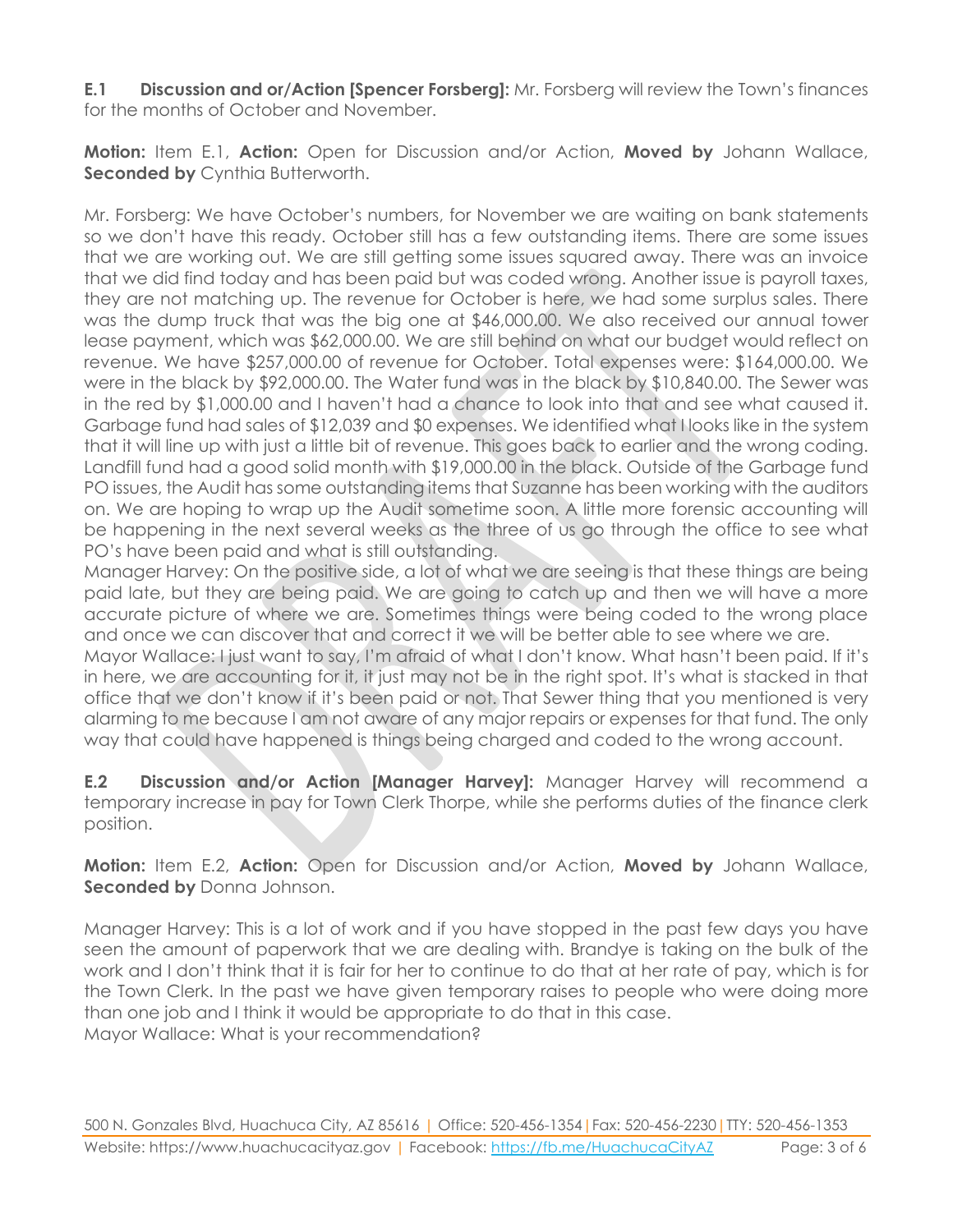Manager Harvey: At least \$4/hour more. Mayor Wallace: When was the start of the pay period? Manager Harvey: The pay period started on Sunday. Councilmember Butterworth: Is it in your budget to pay it? Manager Harvey: We won't be paying a Finance Clerk at this time so we will actually still have savings.

Mayor Wallace: So the start of the pay period was this past Sunday, the 13th.

**Motion:** A temporary pay increase for Brandye Thorpe, to increase her rate of pay by \$4/hour effective Sunday, December 13, 2020, **Action:** Approve, **Moved by** Johann Wallace, **Seconded by** Donna Johnson.

Motion passed unanimously.

**E.3 Discussion and/or Action [Mayor Wallace]:** Mayor Wallace will seek approval of the assignment of Town representatives to the Sierra Vista Metropolitan Planning Organization [SVMPO], with the Mayor as the primary representative and Councilmember Butterworth as the alternate.

**Motion:** Item E.3, **Action:** Open for Discussion and/or Action, **Moved by** Johann Wallace, **Seconded by Cynthia Butterworth.** 

Mayor Wallace: Previously Joy was filling this and this is just to appoint myself as primary and Cindy as alternate.

**Motion:** Assignment of myself as the primary and Councilmember Butterworth as the alternate in the SVMPO, **Action:** Approve, **Moved by** Johann Wallace, **Seconded by** Donna Johnson. Motion passed unanimously.

**E.4 Discussion and/or Action [Mayor Wallace]:** Mayor Wallace will present the winners of the Christmas Parade float entries with their prizes.

**Motion:** Item E.4, **Action:** Open for Discussion and/or Action, **Moved by** Johann Wallace, **Seconded by** Donna Johnson.

Mayor Wallace thanks all of the participants.

Mayor Wallace thanks the winners and presents them with plaques and handmade ornaments made by the Town Clerk's children. First Place went to the Lohse Family. Second Place to Whetstone Fire. Third Place to the Huachuca City Lions Club.

**E.5 Discussion and/or Action [Suzanne Harvey**]: Director Harvey will present a construction services contract amendment for Council's approval which would extend the date for Mountain Power to complete the work on the Emergency Vehicle Preemption Signal project. The amendment will extend the completion date to February 26, 2021.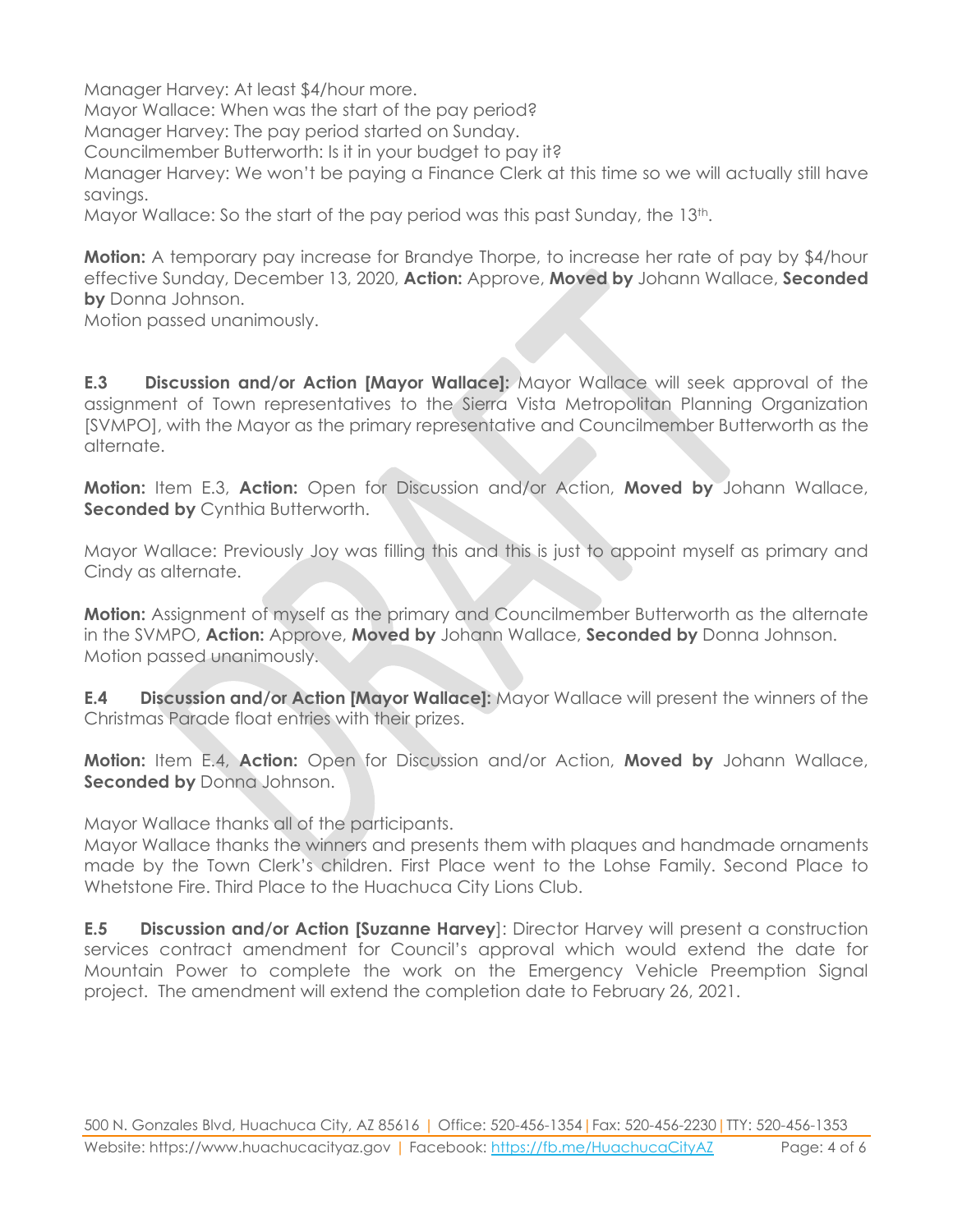**Motion:** Item E.5, **Action:** Open for Discussion and/or Action, **Moved by** Johann Wallace, **Seconded by** Donna Johnson.

#### Mayor Wallace: Again?

Manager Harvey: Again. It is already functional and we are using it but there are still things that they owe us like diagrams and a box and additional controls. Since this money is passthroughs of Hurf money through the SVMPO, we cannot close out the contract until everything is completed.

**Motion:** The amendment to the services contract with Mountain Power Electric to February 26,2021., **Action:** Approve, **Moved by** Johann Wallace, **Seconded by** Christy Hirshberg. Motion passed unanimously.

#### **F. Department Director Reports**

Jim Halterman: We worked on water repairs at the school meter for 2 days. There is some road work we have been doing to protect our sewer lines.

Jay Howe: We will be fully staffed on the 26<sup>th</sup>. I would like to publicly thank Mr. Halterman and his staff for helping when and where they were needed while we have been short staffed. Manager Harvey: Brandye did a wonderful job with the parade. The tree lighting was amazing. Polar express didn't have a lot of people but it was awesome. Public Works, the Police Department and Library staff all worked together to make that happen. Due to COVID we will be going back to curbside only at the Library and Town Hall will be closed as well. This is just to be prudent. Along those lines, we were going to have a potluck but we cancelled that. The WIFA loan is going forward. Holiday gift baskets, we had 22 applicants. We are working to get all the food put together and we got great support with toys. Safeway will be giving us all of the fixings for a Holiday dinner. The manager of Safeway is Dustin and he is from Huachuca City and he really does support us.

Clerk Thorpe: Thanks to everyone who helped with the tree lighting and parade. The Police Department did an amazing job with traffic control.

# **G. Items to be placed on future agendas**

# **H. Reports of Current Events by Council**

Councilmember Hirshberg: Another shoutout to Dustin at Safeway, he donated the hot chocolate and cookies for after the parade.

Mayor Pro Tem Johnson: Thank you to everybody. You've done a great job this year. Councilmember Butterworth: I've never seen a parade that long. Fantastic job with that. Tomorrow is the Salvation Army food distribution.

Mayor Wallace: Thanks to everyone involved in the Christmas Parade. Looking forward to starting the SVMPO meetings. This is our last meeting of 2020, everyone have a Merry Christmas and Happy New Year.

# **I. Adjournment**

#### **Motion: , Action: Adjourn, Moved by Johann Wallace, Seconded by Christy Hirshberg. Motion passed unanimously.**